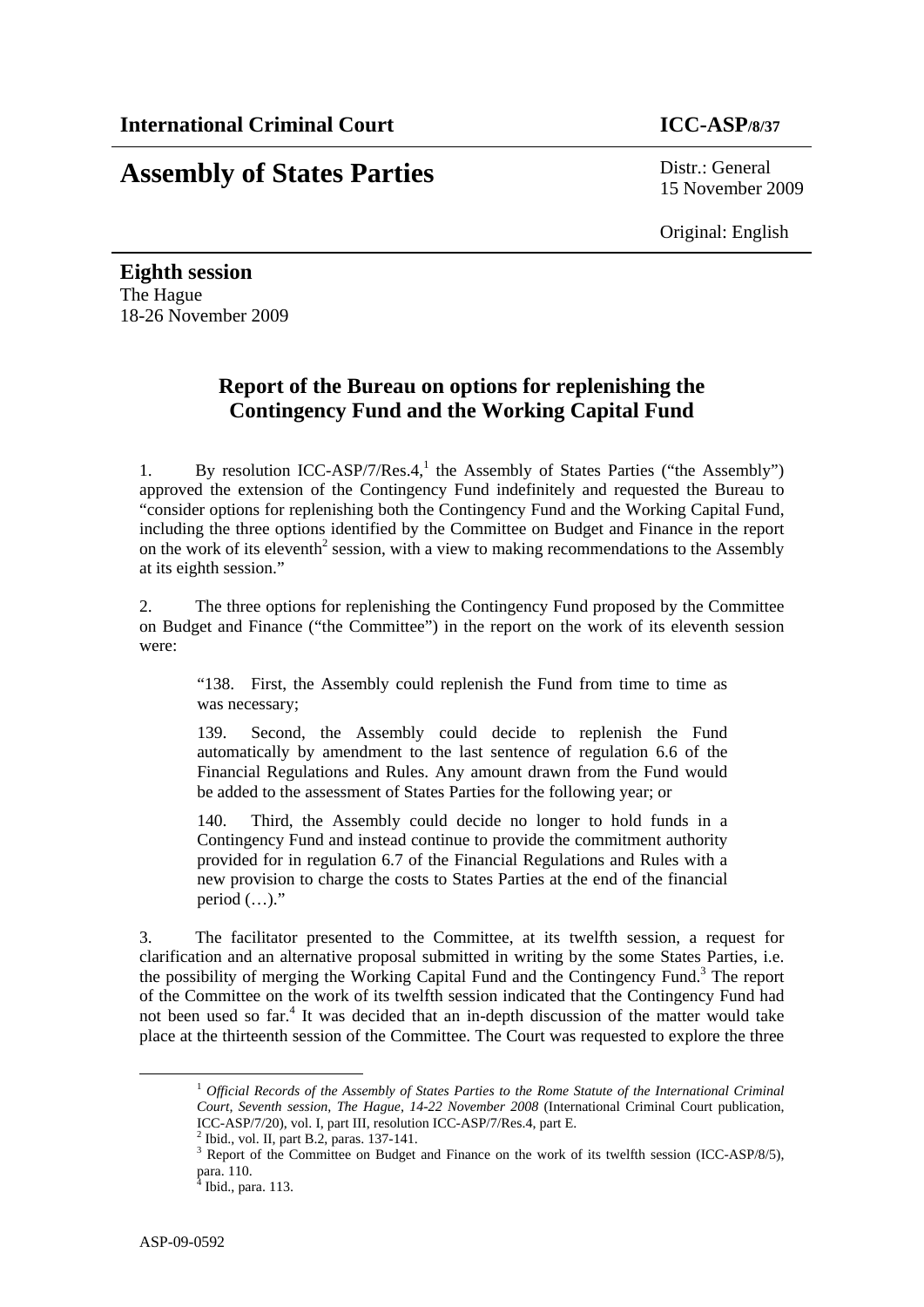options already proposed by the Committee, "as well as possible additional options", and "to report on the outcome therefore to the Working Group and the Committee well in advance of the thirteenth session of the Committee".<sup>5</sup>

4. The report of the Court on the options for replenishment of the Contingency Fund<sup>6</sup> was presented to States Parties at the twelfth meeting of The Hague Working Group, on 19 August 2009. The report of the Court reviewed the three options identified by the Committee in the report on the work of its eleventh session and recommended the adoption of the second option, i.e. automatic replenishment.7

5. During the twelfth meeting of The Hague Working Group, a majority of States expressed their preference for the first option identified by the Committee in the report on the work of its eleventh session, since this option had the required flexibility, given the limited use and purpose of the Contingency Fund.

6. In its report on the work of the thirteenth session, the Committee was of the view that further experience would be required on the functioning of the Working Capital Fund and the Contingency Fund before a decision on merger could be considered.<sup>8</sup>

7. In recommending an option for replenishing the Fund, the Committee considered that if the Contingency Fund should decrease below  $\epsilon$  million by the end of the year, then the Assembly should decide on its replenishment, including using the interest generated by the Contingency Fund each year and requested the Court to prepare draft amendments to the Financial Regulations and Rules which may be necessary.<sup>5</sup>

8. The topic of the options for replenishing the Contingency Fund was again on the agenda of the meetings of The Hague Working Group of 23 October and 2 November 2009. During the latter meeting, the Group benefited, through a conference call, from additional explanations from the Chairperson of the Committee, Mr. Santiago Wins.

9. The Group endorsed the Committee's recommendation concerning the replenishment of the Fund by a decision of the Assembly, in case the Fund reaches a level below  $\epsilon$  million. It was also agreed that the topic of the replenishment of the Contingency Fund should be reviewed at a later stage, after the Court goes through a full procedural cycle and, if need be, the Contingency Fund is debited.

10. As for the Committee's recommendation concerning the use of the interest generated by the Fund for its replenishment, the Group agreed that, at this stage, this option was not viable for the following reasons:

- a) It would create a more complicated mechanism whereby the interest is used to top up the Fund while, at the same time, the approval of the Assembly is needed for the replenishment;
- b) In the absence of any experience on the use of the Fund, the possibility that the Fund would continue increasing to a level that is not needed is not economically practical; and
- c) It could raise concerns as to the possible lack of transparency in the use of the Fund.

 $\frac{1}{5}$  $<sup>5</sup>$  Ibid., paras. 111-112.</sup>

<sup>6</sup> ICC-ASP/8/28.

 $<sup>7</sup>$  Ibid., paras. 9-10.</sup>

<sup>&</sup>lt;sup>8</sup> Report of the Committee on Budget and Finance on the work of its thirteenth session (ICC-ASP/8/15), para. 137.<br><sup>9</sup> Ibid. par

 $<sup>9</sup>$  Ibid., para. 138.</sup>